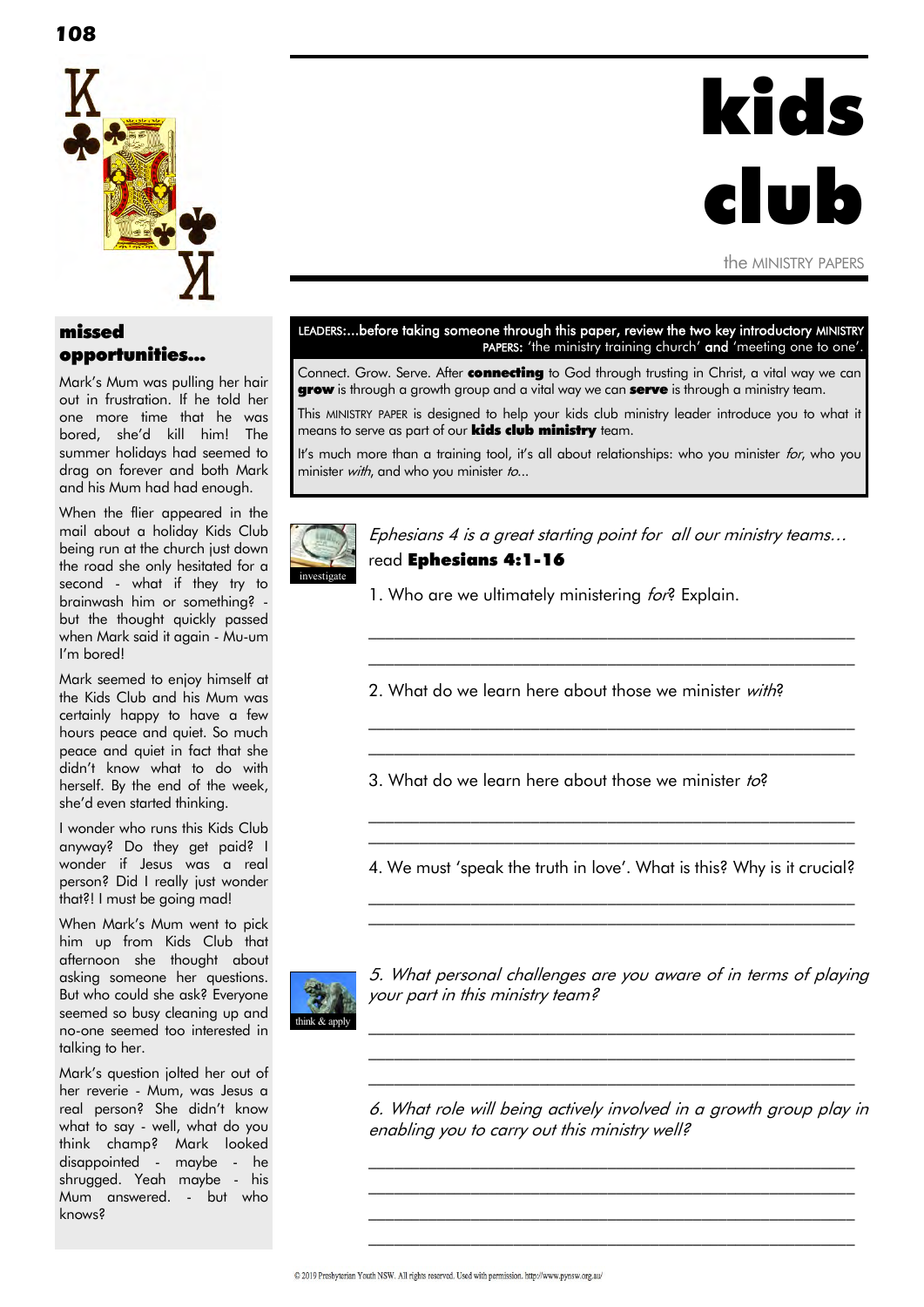# flexible & fixed

Many of our ministry teams are focused on a particular age group or demographic, e.g. kids club, youth group, university ministry. That makes sense because each of these groups has its own particular needs. Each group has its own special challenges and opportunities. However, it's sometimes easy to recognise only what's unique about each group. It's easy to forget what all people, whatever age or stage, have in common. This section of the paper helps us think through what's flexible and what's fixed in our ministry to children at kids club...



## read 1 Corinthians 9:19-23

1. What is *flexible* in Paul's approach to ministry?

2. What is *fixed* in Paul's approach to ministry?



3. Referring to the "profile of a kids club child" opposite, in what ways will ministry to these children need to flexible?

 $\mathcal{L}_\text{max}$  and the contract of the contract of the contract of the contract of the contract of the contract of  $\mathcal{L}_\text{max}$  and the contract of the contract of the contract of the contract of the contract of the contract of  $\mathcal{L}_\text{max}$  and the contract of the contract of the contract of the contract of the contract of the contract of

 $\mathcal{L}_\text{max}$  and the contract of the contract of the contract of the contract of the contract of the contract of \_\_\_\_\_\_\_\_\_\_\_\_\_\_\_\_\_\_\_\_\_\_\_\_\_\_\_\_\_\_\_\_\_\_\_\_\_\_\_\_\_\_\_\_\_\_\_\_\_\_\_\_\_\_\_\_\_

\_\_\_\_\_\_\_\_\_\_\_\_\_\_\_\_\_\_\_\_\_\_\_\_\_\_\_\_\_\_\_\_\_\_\_\_\_\_\_\_\_\_\_\_\_\_\_\_\_\_\_\_\_\_\_\_\_ \_\_\_\_\_\_\_\_\_\_\_\_\_\_\_\_\_\_\_\_\_\_\_\_\_\_\_\_\_\_\_\_\_\_\_\_\_\_\_\_\_\_\_\_\_\_\_\_\_\_\_\_\_\_\_\_\_

4. In all of this, what needs to stay fixed in our ministry to these children?

 $\mathcal{L}_\text{max}$  and the contract of the contract of the contract of the contract of the contract of the contract of \_\_\_\_\_\_\_\_\_\_\_\_\_\_\_\_\_\_\_\_\_\_\_\_\_\_\_\_\_\_\_\_\_\_\_\_\_\_\_\_\_\_\_\_\_\_\_\_\_\_\_\_\_\_\_\_\_  $\mathcal{L}_\text{max}$  and the contract of the contract of the contract of the contract of the contract of the contract of



## challenges and opportunities

Have another look at the "profile of a kids club child". Think through the particular challenges and opportunities of this ministry...

| what are some of the | what are some ideas for facing        |
|----------------------|---------------------------------------|
| challenges?          | <b>these</b> ?                        |
| what are some of the | what are some ideas for <b>making</b> |
| opportunities?       | the most of these?                    |



## profile of a kids club child

It goes without saying that kids are great. But it also goes without saying that kids are kids! So to be a good Kids Club leader you need to get your head around who these little ones (and not so little ones) are so that you"re armed with the right expectations.

#### know God to no God

Kids Clubs are usually designed to reach out into the community and so attract children from a huge range of spiritual/religious backgrounds. Children from solid Christian families will be mixed in with children with no knowledge of the God of the Bible whatsoever.

#### more school is not cool

After 5 hours in the classroom, anything that whiffs of school will not be very appealing. The informality of a Kids Club is one of the great advantages in building quality relationships with the kids.

#### high energy

Most children, even by themselves, are blessed with boundless energy. Put a bunch of them together in a fun environment and self-control can become a rare commodity!

#### short attention span

The attention span of the average child gets shorter as the day gets longer making Kids Clubs a real challenge! So mix up your program and plan opportunities to be active.

#### concrete to abstract

One of the biggest changes that occurs during primary school (often around the ages of 8-10) is that kids develop the ability to think in "abstract" ways and about "abstract" concepts.

#### sensitive

Children, even the rough ones, are very tender creatures. They are easily damaged and words can be even more hurtful than "sticks and stones". Kids Club should be a place where they are safe from any kind of hurt.

**109**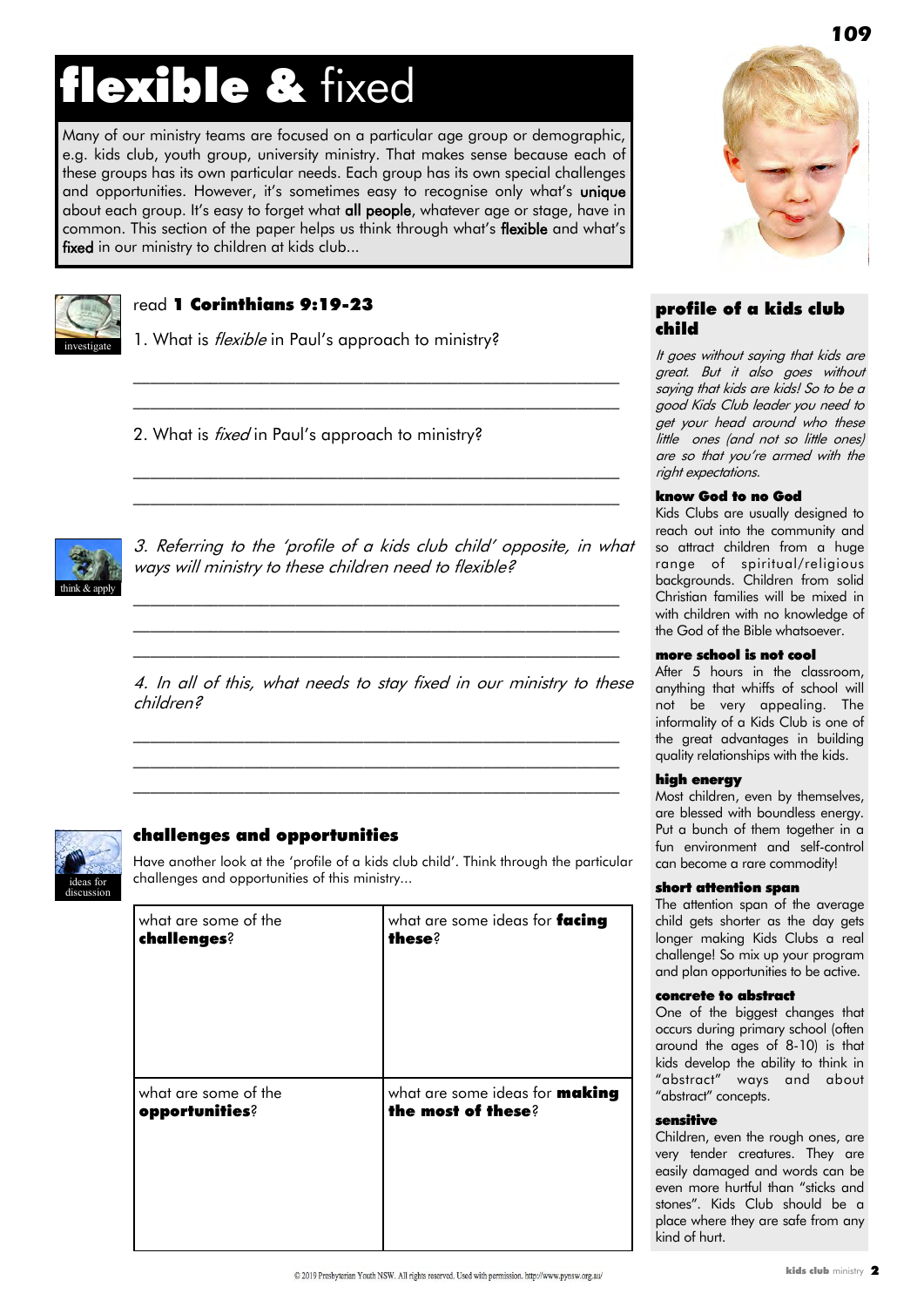

#### community connections

The days of most people in the community having some sort of connection to the local church are long gone. And yet it's still the local community that the church is designed to serve - to serve with the gospel of Christ.

How can we bridge the gap?

Of all the evangelistic programs that have been attempted in Australian churches, those that seem to have the greatest impact are aimed at children. There is something about people giving up time to hang out with the children of strangers that speaks powerfully to those strangers.

But even still, we live in an age that is very suspicious towards "organized religion" (if only they could see how disorganized we can be!). The only effective way of overcoming this suspicion is to get involved in people's lives, and children are a great medium for doing that.

While that might sound very sneaky (I told you we were suspicious people), the reality is that effective evangelism to children must attempt to reach their parents as well. Failure to do so seriously undermines the chance of the kids continuing on in Christ.

#### A Kids Club ministry should aim to reach families in the community.

With this in mind, parents of church families are invaluable frontline gospel workers when they choose to get involved in a Kids Club ministry. Church Mums & Dads who invite non-church Mums & Dads over for a coffee or a beer during Kids Club can do wonders to establish genuine connections between members of our church and the wider community.

## staying on target

Hopefully the previous page generated lots of discussion about gospel ministry to kids club children. On the *'flexible'* aspects of this ministry, there are certainly many good approaches possible. But it's when we come back to the all-important "fixed" aspect-the gospel of Christ-that we can get clearer about the best approach. We need to remember our key goals in seeing every person grow to maturity in Christ. In the case of Kids Club ministry, this will often mean introducing children (and their parents) to Christ in the first place. We also need to keep thinking through the steps or pathway people travel toward Christ and toward maturity in Him. In short, we need to stay on target with what the ministry is there for...

Kids Club is front line ministry. It"s down-in-the-trenches, get-your-hands-dirty sort of stuff. Not that non-Christian children or their parents are our enemies as such, but the one who wants to keep them on his side of the fence most definitely is. This means we need a plan of attack for how to wrest them out of his influence and win them for God"s kingdom.

Giving some thought to the likely pathway children and parents might travel into the kingdom and then onward to Christian maturity is a great investment. Consider the sample pathway outlined below.

| pathway             | child                                                                         | parent                                                                                                                     |
|---------------------|-------------------------------------------------------------------------------|----------------------------------------------------------------------------------------------------------------------------|
| raising awareness   | church children invite<br>their friends from school                           | church parents rave about Kids Club to<br>non-church Mums & Dads                                                           |
| initial contact     | leaders make a big deal<br>about welcoming new<br>children                    | leaders meet parents and collect contact<br>details                                                                        |
| follow-up           | follow-up letter to child<br>after first visit                                | leaders phone to organize drop-in visit<br>(where appropriate) to discuss purpose<br>of Kids Club and answer any questions |
| build relationships | leaders focus on children<br>in their Growth Group                            | church parents arrange social occasions<br>to develop relationships                                                        |
| evangelism          | an ongoing feature of the<br>teaching program                                 | personal evangelism by church parents<br>and planned presentations by leaders at<br>parent events                          |
| invite to church    | kids Club participates in<br>special services like<br>"Carols by Candlelight" | parents are invited to a non-threatening<br>church setting where familiar faces<br>abound!                                 |



## read Ephesians 5:11-16

1. Love is the context for truth-speaking. How can you practically express your love for the children in your Kids Club Growth Group so that they will listen when you speak the truth?

2. Truth-speaking is the content of love. How can you ensure that the children in your Kids Club Growth Group know the truth? (see also John 14:6)